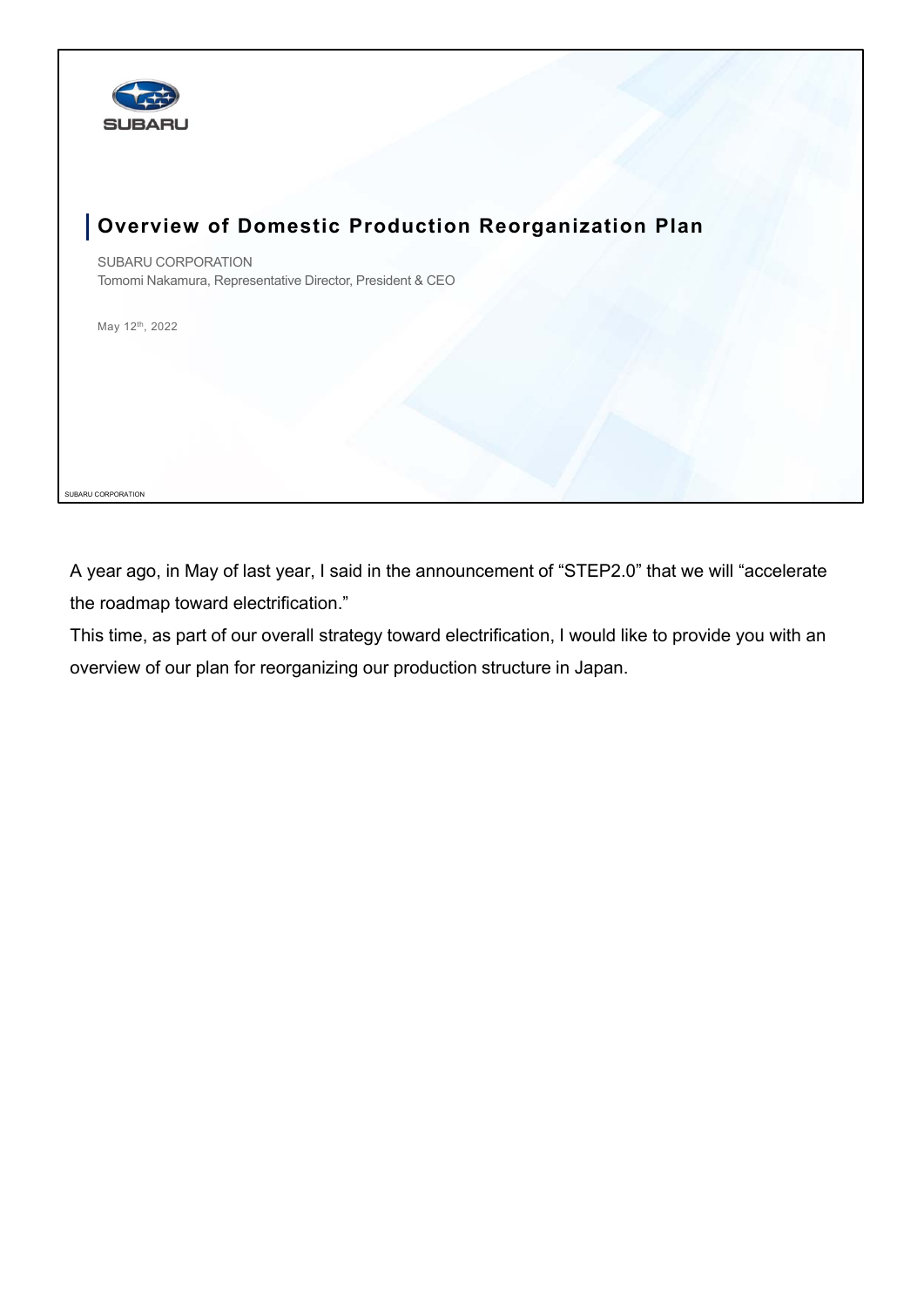

As shown on the slide, we presented our roadmap for  $CO<sub>2</sub>$  reduction toward 2050 at our Technology Briefing.

While global efforts are further accelerating and countries around the world are raising their targets to achieve carbon neutrality, market introduction is starting for our first global allelectric SUV, the Solterra, which we unveiled last November.

Through our joint development with Toyota, and based on feedback we have received to date on the Solterra, we are convinced that we can continue to enhance the "Subaru difference" even in the age of electrification.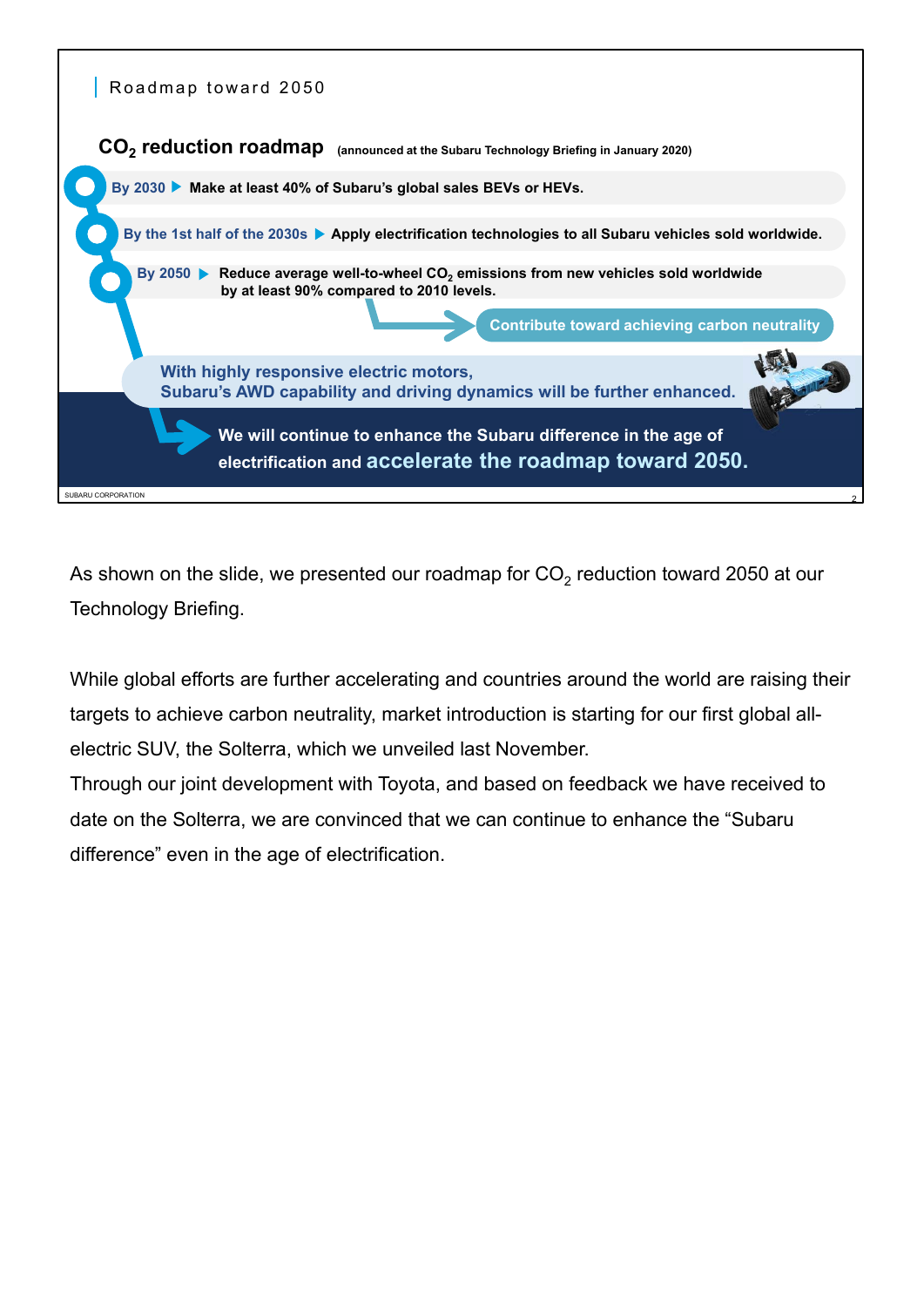## Introduction of the Solterra with the goal of achieving the "Subaru difference"

## **Test drive events held in various regions**



**The high level of compatibility between Subaru and BEVs has been felt by many people through driving the Solterra.** 

3

Here in Japan, we are staring to take orders for the Solterra today on May 12, and sales on the global market will begin in earnest going forward.

In our key U.S. market, we have already received orders from many customers since the launch of the reservation system in February and the price announcement on April 25.

As shown on the slide, we have held test drive events for journalists in various regions and have received many comments suggesting they could feel the "Subaru difference" in the Solterra.

As we will be receiving feedback from customers who have actually purchased and driven the vehicle, we will apply what we learn to our future BEV strategies.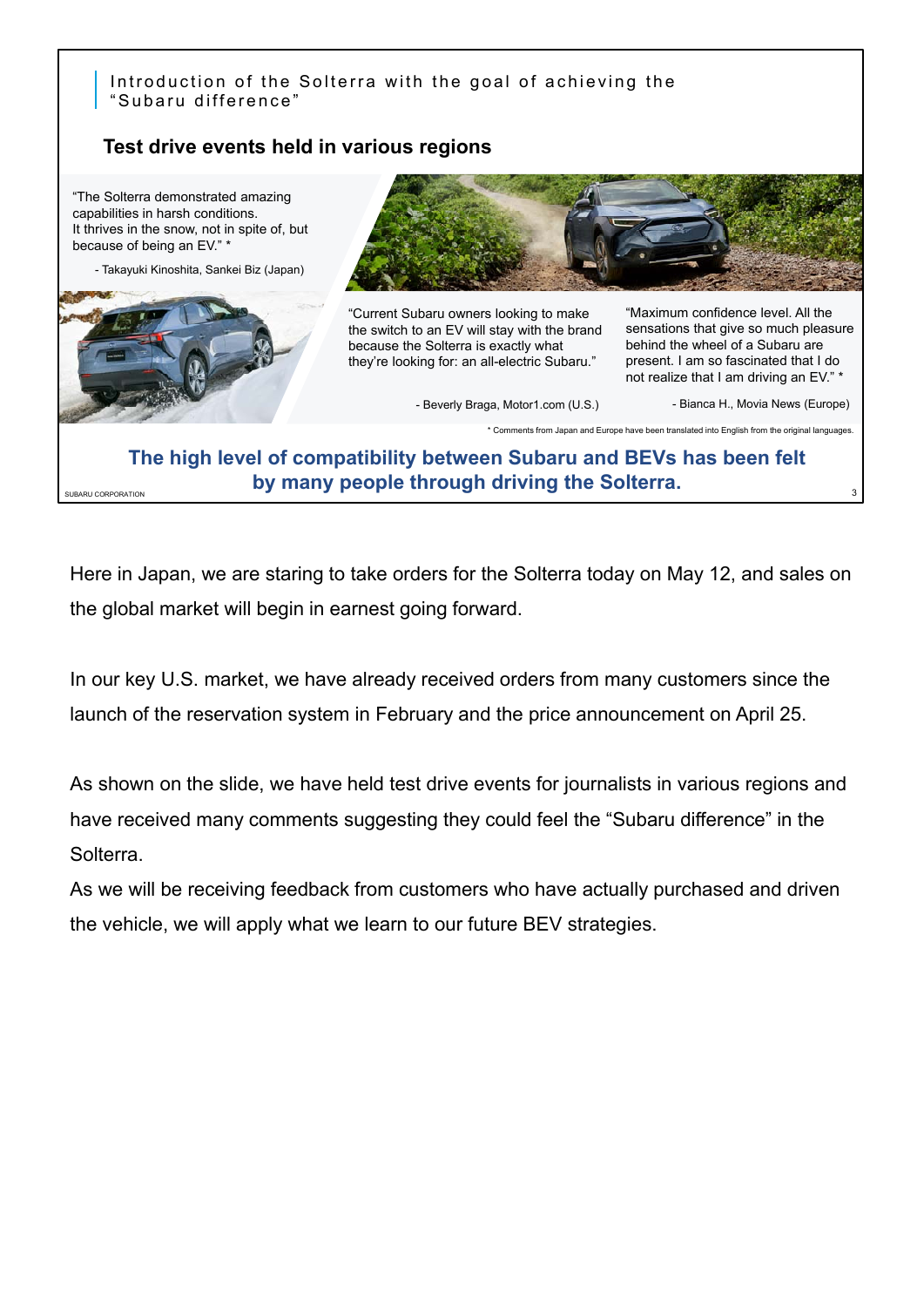## Strategic reorganization of domestic production for the expansion and acceleration of electrified vehicle development



Here I'd like to explain our roadmap for the strategic reorganization of our domestic production.

First, we are planning to start in-house BEV production around 2025, with which we aim to respond to the gradual increase in our BEV models and volume.

As a next step, we are considering adding a dedicated BEV production line in 2027 or later.

In addition to these initiatives, we are steadily going forward with our plan to introduce the next-generation HEV models adopting TOYOTA Hybrid System technology as we previously announced.

In reorganizing our domestic production, we have the following two main objectives. First is to build a flexible production structure that can ensure ICE and HEV production as needed during the BEV transition period.

Second is to achieve efficient in-house BEV production in the aim of improving the BEV business where there are still challenges regarding profitability.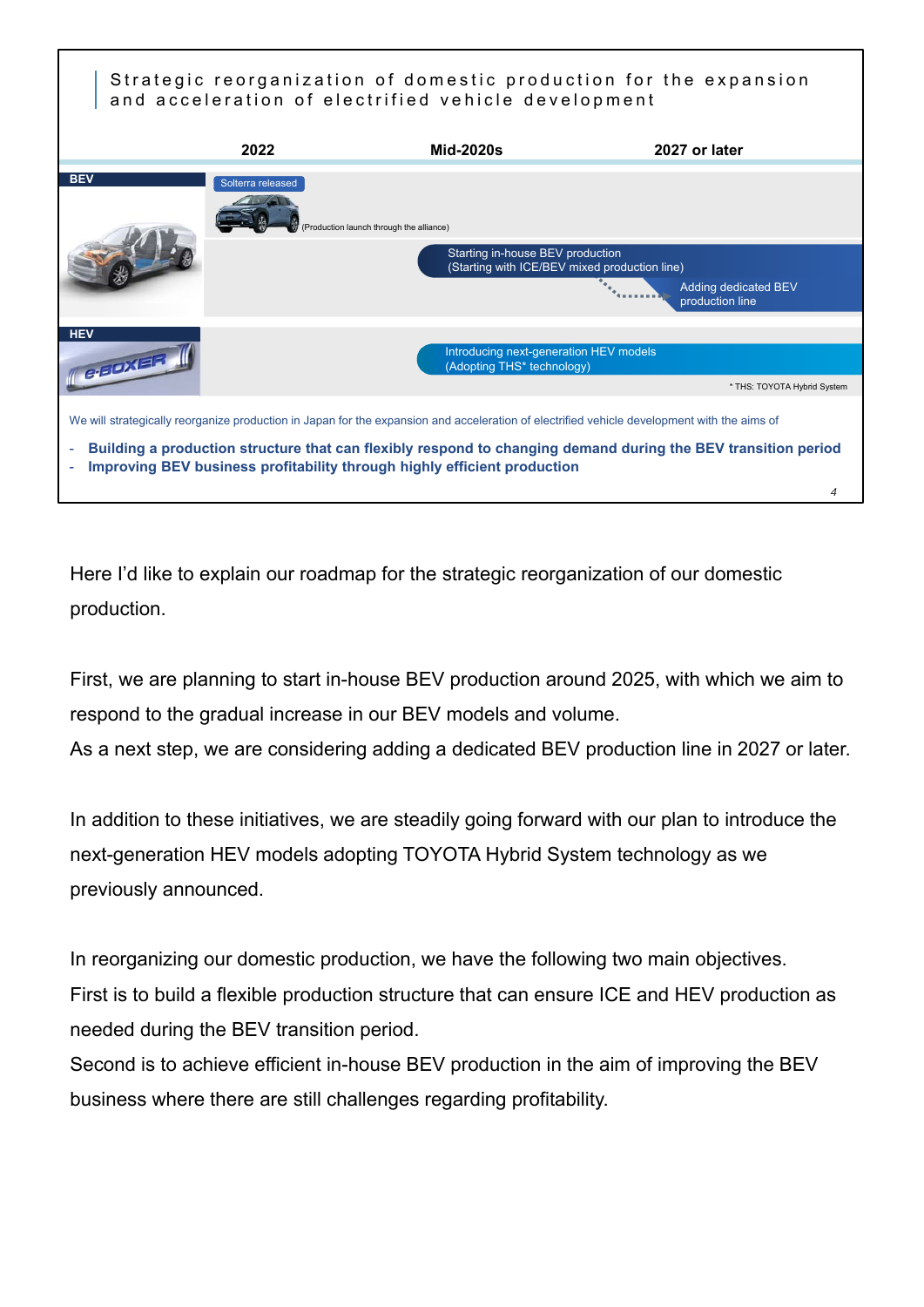

Here are the specific plans for our domestic production reorganization.

To start with, in reorganizing our power unit production, we are launching the Kitamoto Plant to produce transmissions of the next-generation HEV models. This will be a first step in preparing for future BEV production at the Oizumi Plant.

In-house BEV production planned to start around 2025 is being prepared to begin with an ICE/BEV mixed production line at the Yajima Plant.

The addition of a dedicated BEV production line in 2027 or later is being considered with the Oizumi Plant as our likely candidate.

In advancing our electrification strategy, while we closely watch the changing market conditions and regulations, we believe our greatest focus should continue to be our customers and it is vital that we remain attentive to changes in their demands, tastes, and values as well as the convenience of BEVs for them including the infrastructure. With that in mind, Subaru will continue to develop products that satisfy and deliver happiness to Subaru customers and put in place a production structure that can flexibly respond to the changing market environment.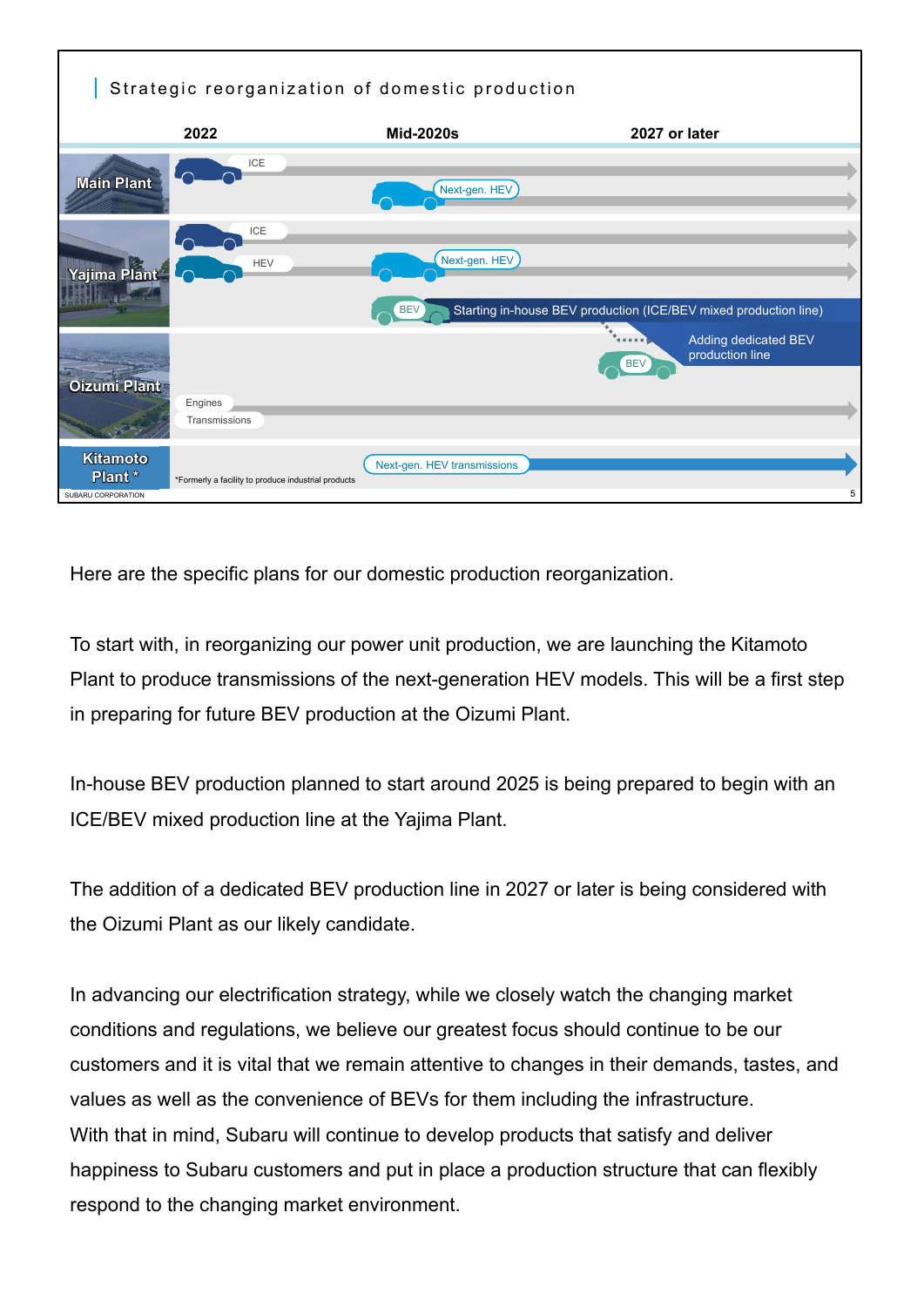

This concludes my presentation.

In the Mid-Term Management Vision "STEP" that we announced in 2018, I said we would advance qualitative growth while continuing with quantitative growth at a steady pace in order to be ready for significant changes in the business environment from 2025, and we are continuing to work on those efforts.

Going forward, we will communicate to you our plans for products, technologies, procurement, and the like in a timely and appropriate manner.

Next, CFO Mizuma will explain our investment strategy for the reorganization of production in Japan along with our capital policy for future growth investment.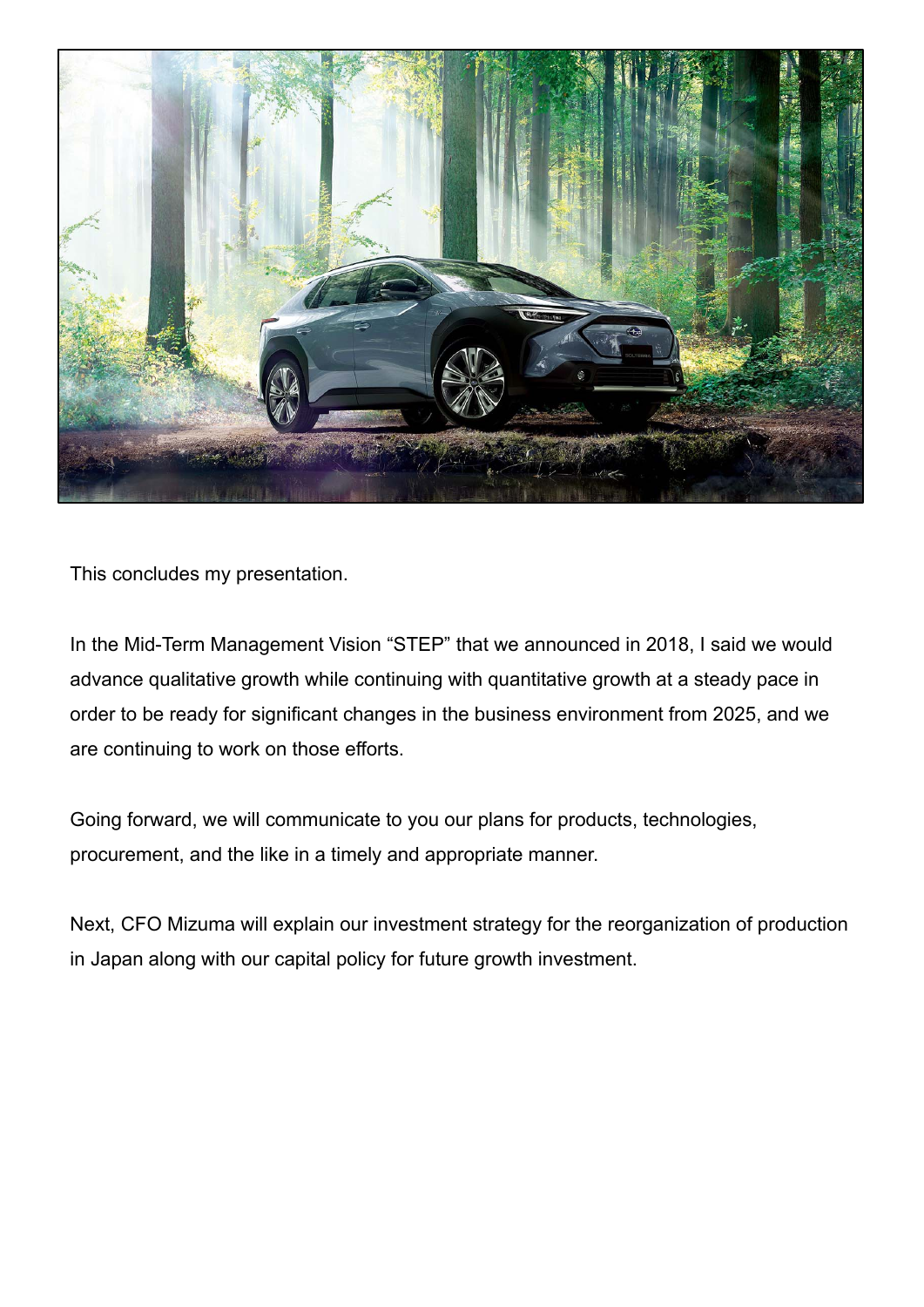

I will explain the future investment strategy for the strategic reorganization of production in Japan that was explained by President Nakamura in the first part.

Over the next five years, we plan to put 250 billion yen into Capex for the reorganization of production in Japan in the aim of

- Building a production structure that can flexibly respond to changing demand during the BEV transition period
- Improving BEV business profitability through highly efficient production
- A Better Working environment

The full-scale investment for in-house production of BEVs including a dedicated BEV production line which is under consideration as well as next-gen e-BOXER production begins in FYE 2024.

As for R&D expenditures, we are accelerating the electrification strategy, but we will work on reallocating management resources and R&D that balances competition and collaboration through full utilization of alliances, so there are no changes to the level of 120 billion yen per year announced last year.